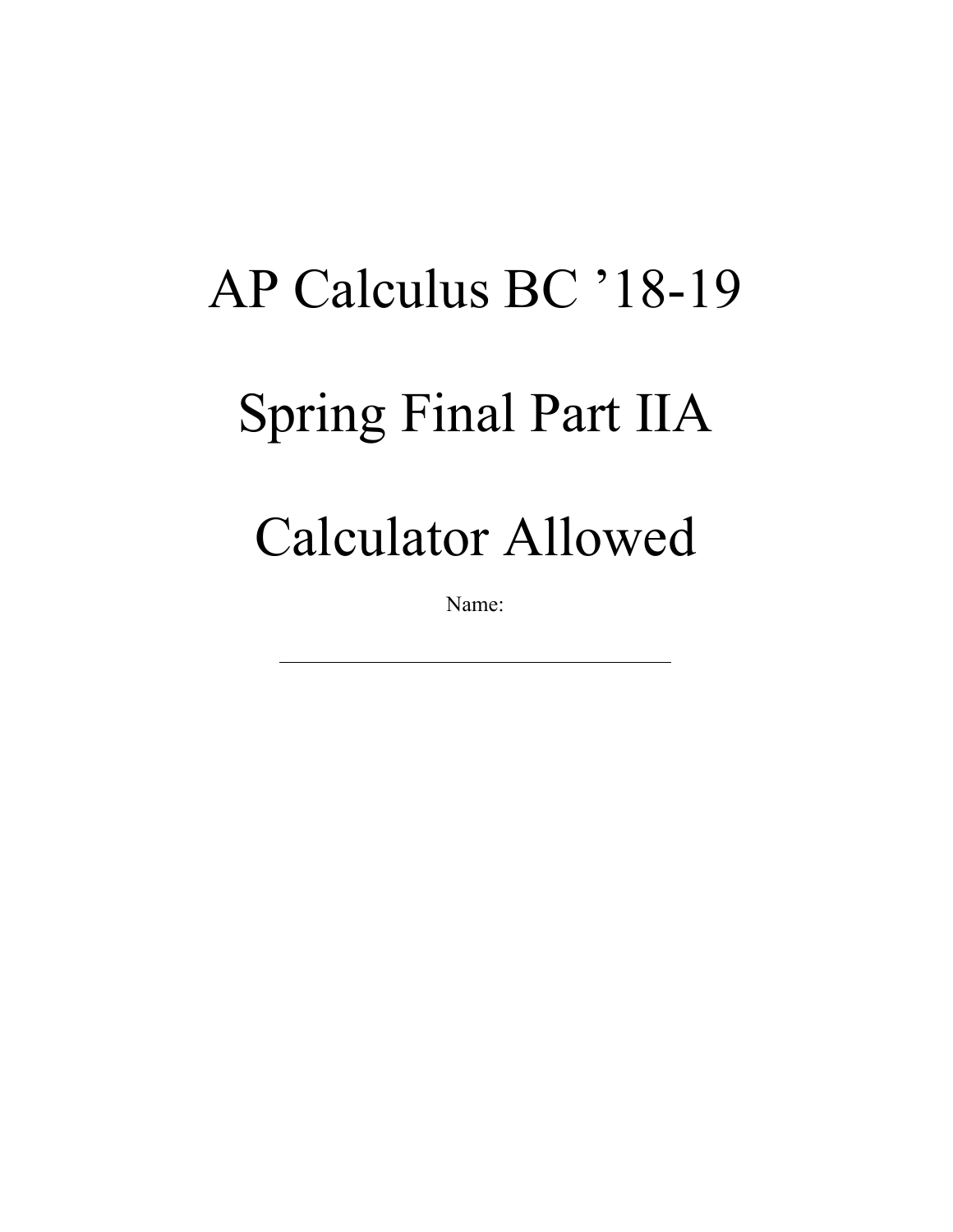1. A dog named Sparky runs around in his owner's 20 ft x 20 ft backyard. Sparky's owner is a mathematician and has laid an xy-coordinate grid in his backyard, with the origin at the center of the yard. Sparky's position at time *t*  seconds can be modeled in feet by the parametric vector

 $f(x(t), y(t)) = \langle t \sin(2t), t \cos(3t) \rangle$  for  $0 \le t \le 10$  seconds.

(a) What is Sparky's speed at  $t = 5$  seconds?

(b) How many feet did Sparky run during the first 3 seconds?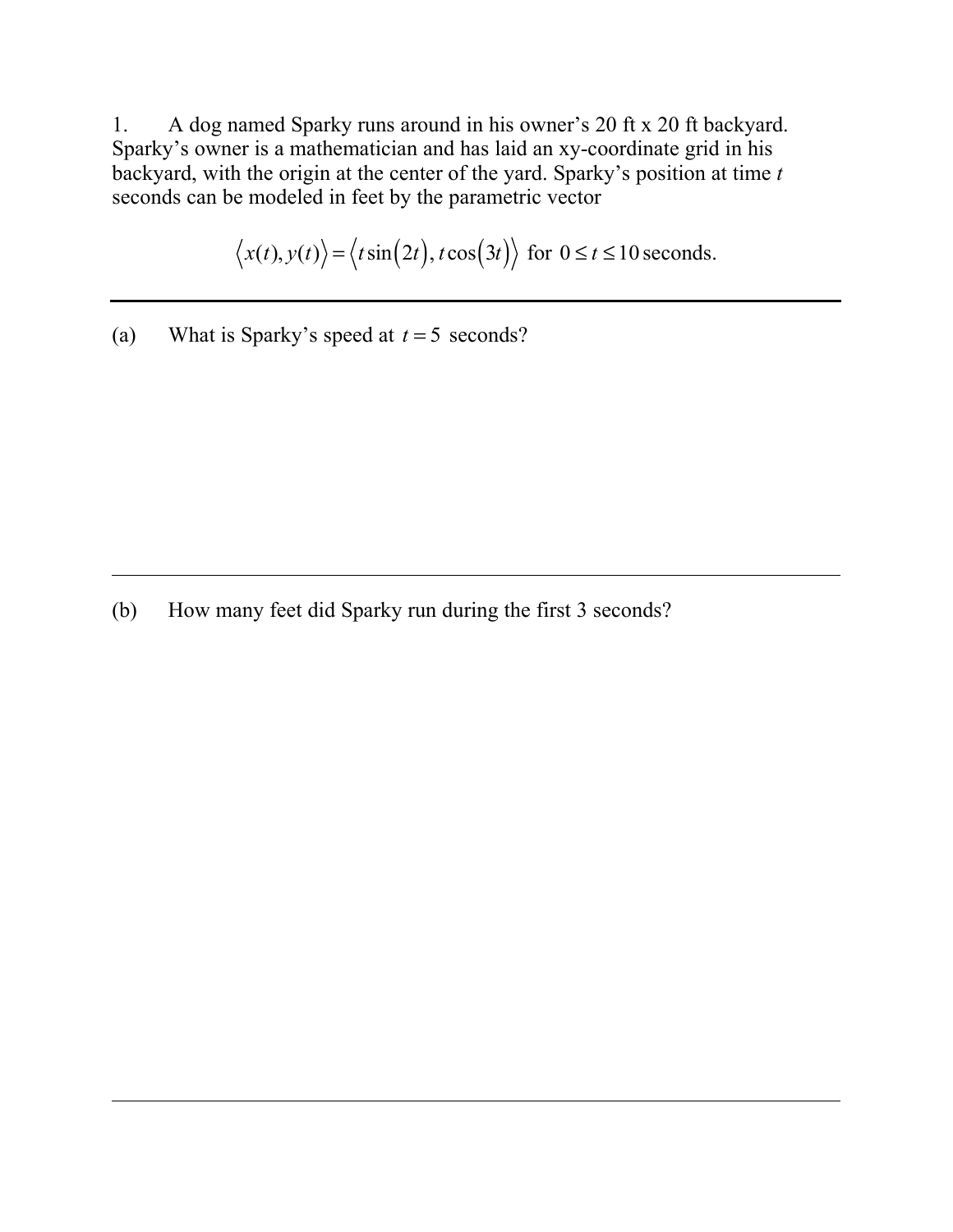(c) On the graph below, draw Sparky's path of motion in the backyard during the time interval  $t = 0$  to  $t = 10$ . (Hint: use parametric mode on your calculator and adjust the time window.)



(d) Sparky is not allowed to run into the flower garden, which is a vertical strip in the yard starting at  $x = -7$  and going until the left fence ( $x = -10$ ). Sparky is a rebellious dog and enters the flower garden anyway. For how long is he in the flower garden during his 10-second run?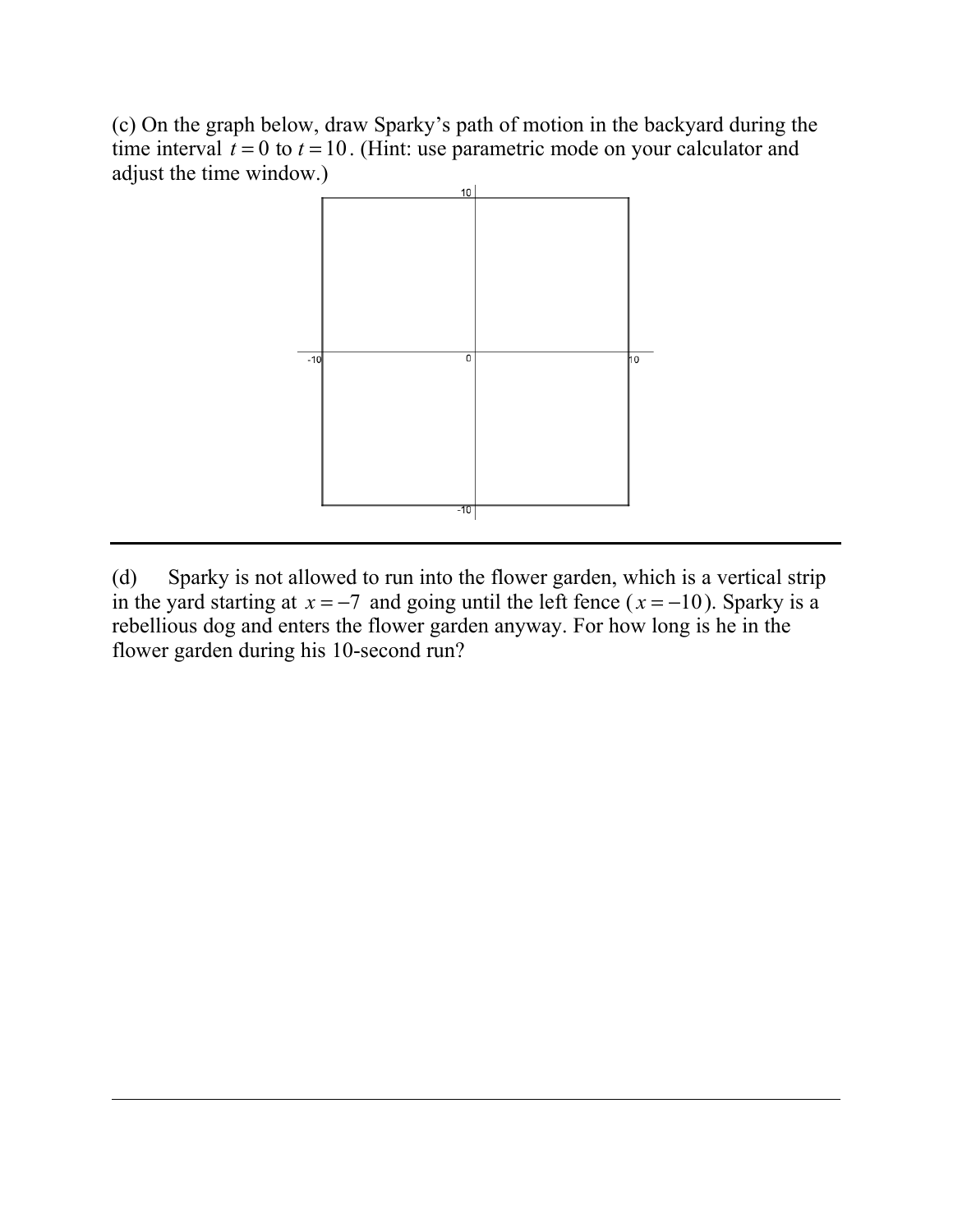2. At 6am at the *Popular Potatoes* potato chip factory, there are already 5 tons of potatoes in the factory. More potatoes are delivered from  $6am (t = 6)$  until noon  $(t = 12)$  at a rate modeled by

$$
P(t) = 9 - \frac{9\sin(x-2)}{x-2}
$$
tons of potatoes per hour.

Workers arrive at 6am and begin to process the potatoes to turn them into potato chips. Their supervisor measures their rate of output every hour and records her findings in the chart below.

| $t =$ time after midnight in<br>hours               |    |     |     |  |
|-----------------------------------------------------|----|-----|-----|--|
| $C(t)$ = Rate of potatoes<br>processed in tons/hour | 79 | 6.5 | 3.9 |  |

The supervisor notices that the workers' rate of processing decreased throughout the day.

(a) How many tons of potatoes arrive at the *Popular Potatoes* factory between 6am and noon?

.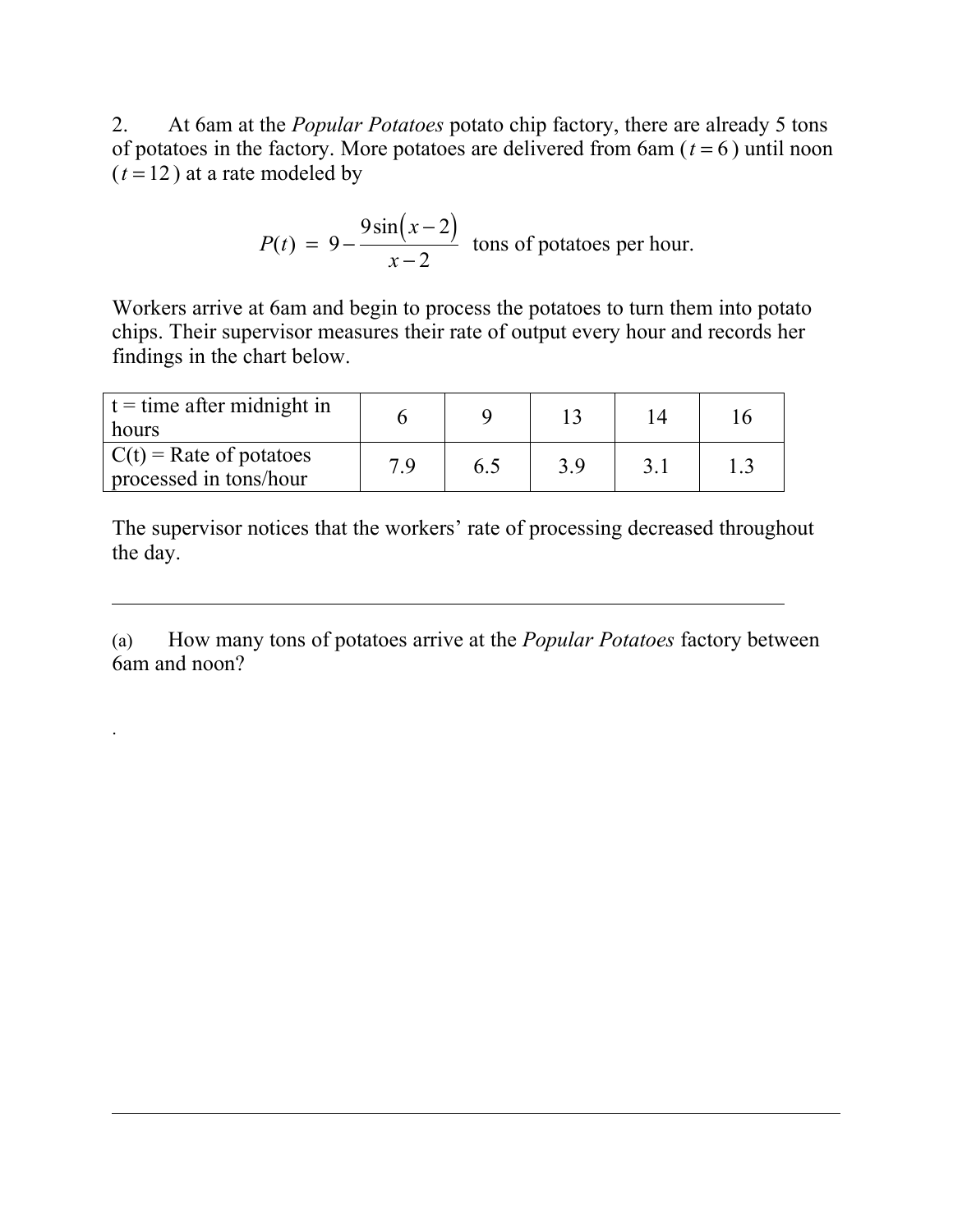(b) Use a Left Riemann sum with subintervals indicated by the table to approximate  $\int_{6}^{\infty} C(t) dt$ . Using correct units, explain the meaning of this value in the context of the problem.  $\int_6^{16}$ 

(c) Is your approximation in part (b) an under- or over-approximation? Explain.

(d) The workers end their shift at 4pm. At that time, are there still potatoes in the factory left to process? Explain your reasoning.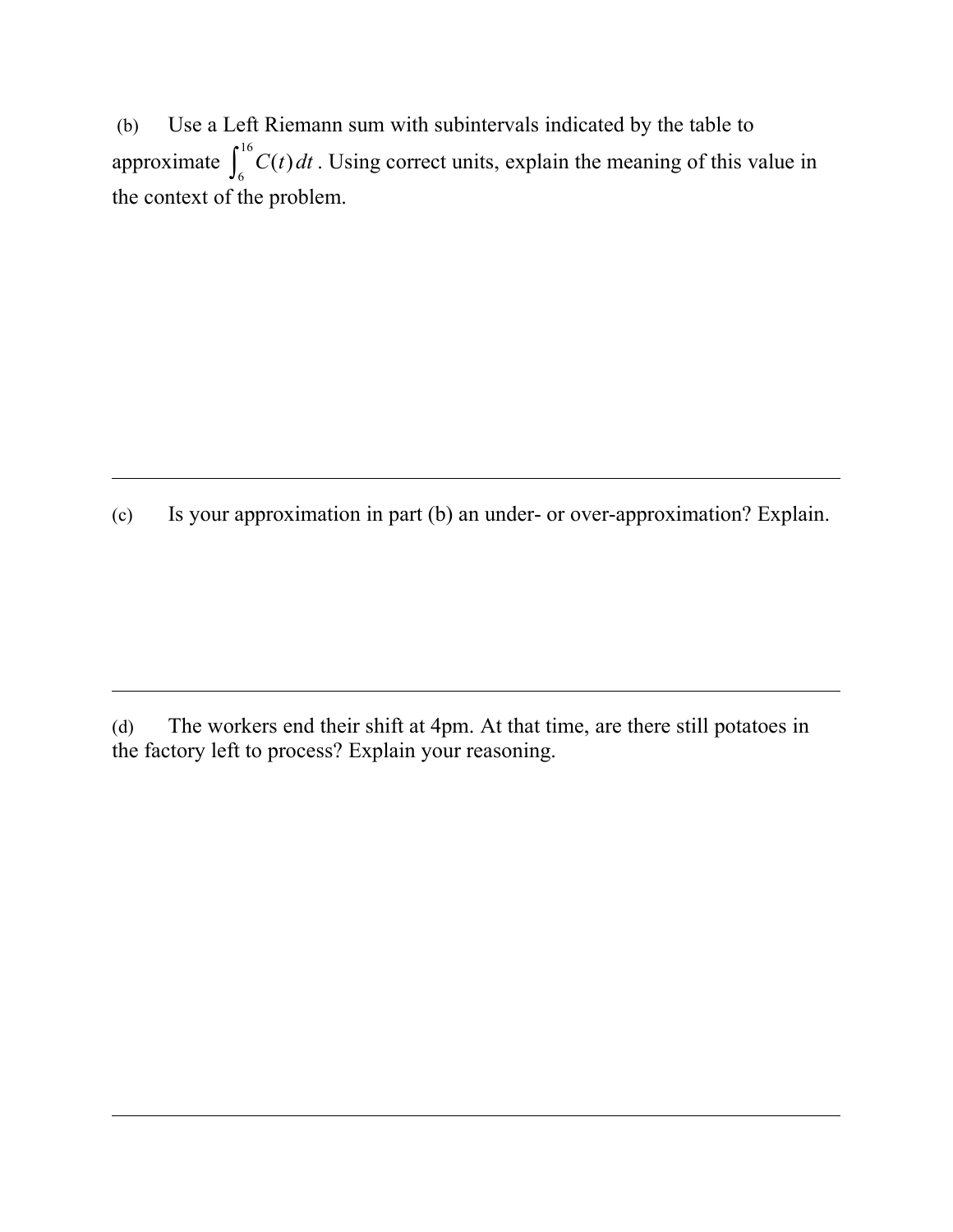## End of AP Calculus BC '18-19 Spring Final Part IIA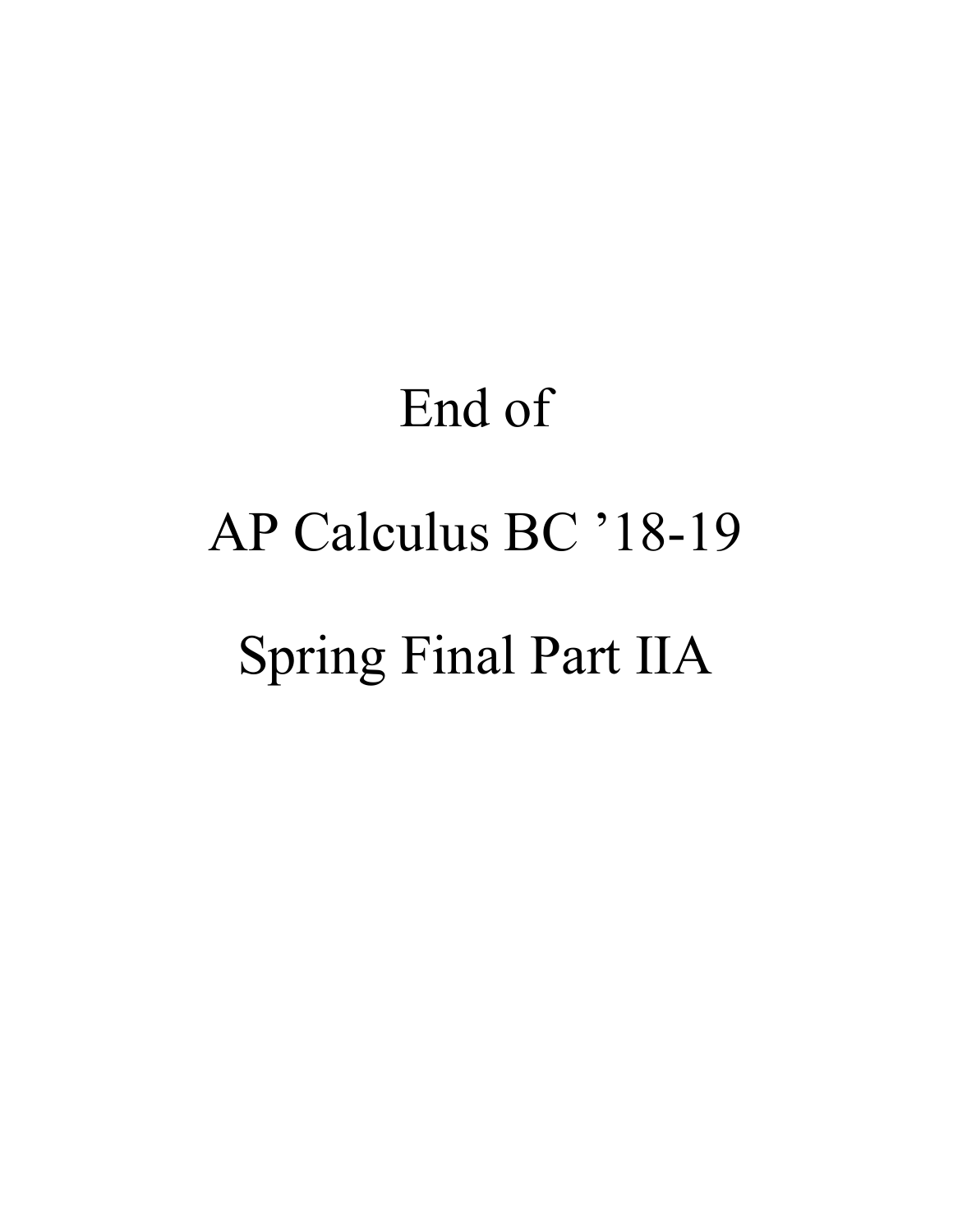## AP Calculus BC '18-19 Spring Final Part IIB NO Calculator Allowed

Name: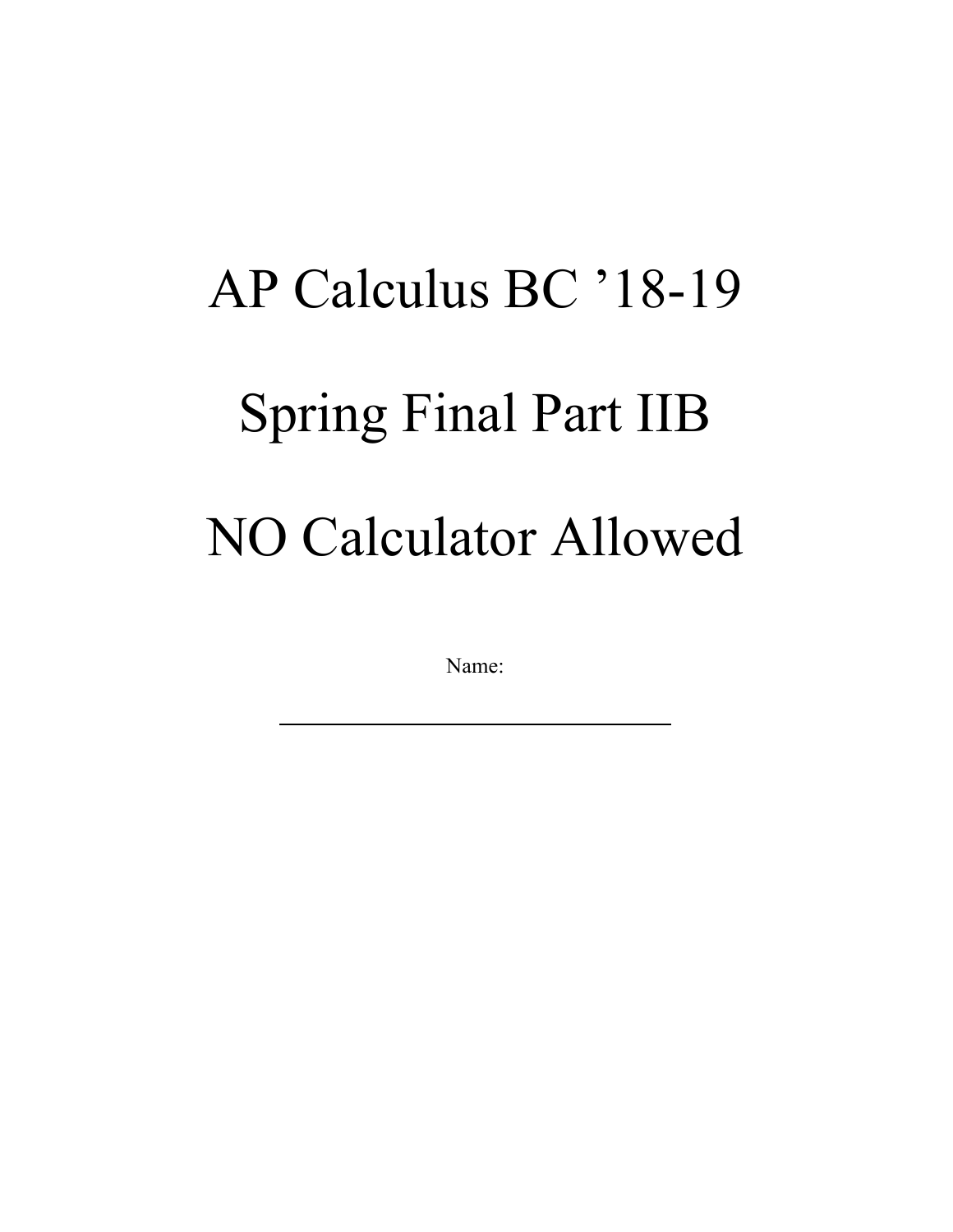3. Below is the graph of region **R**, which is bounded by the graphs of  $f(x) = \frac{x}{2}$ and  $g(x) = \sqrt[3]{x^2}$ . The curves intersect at the origin and at  $(8,4)$ . 2



(a) Find the area of the region **R**.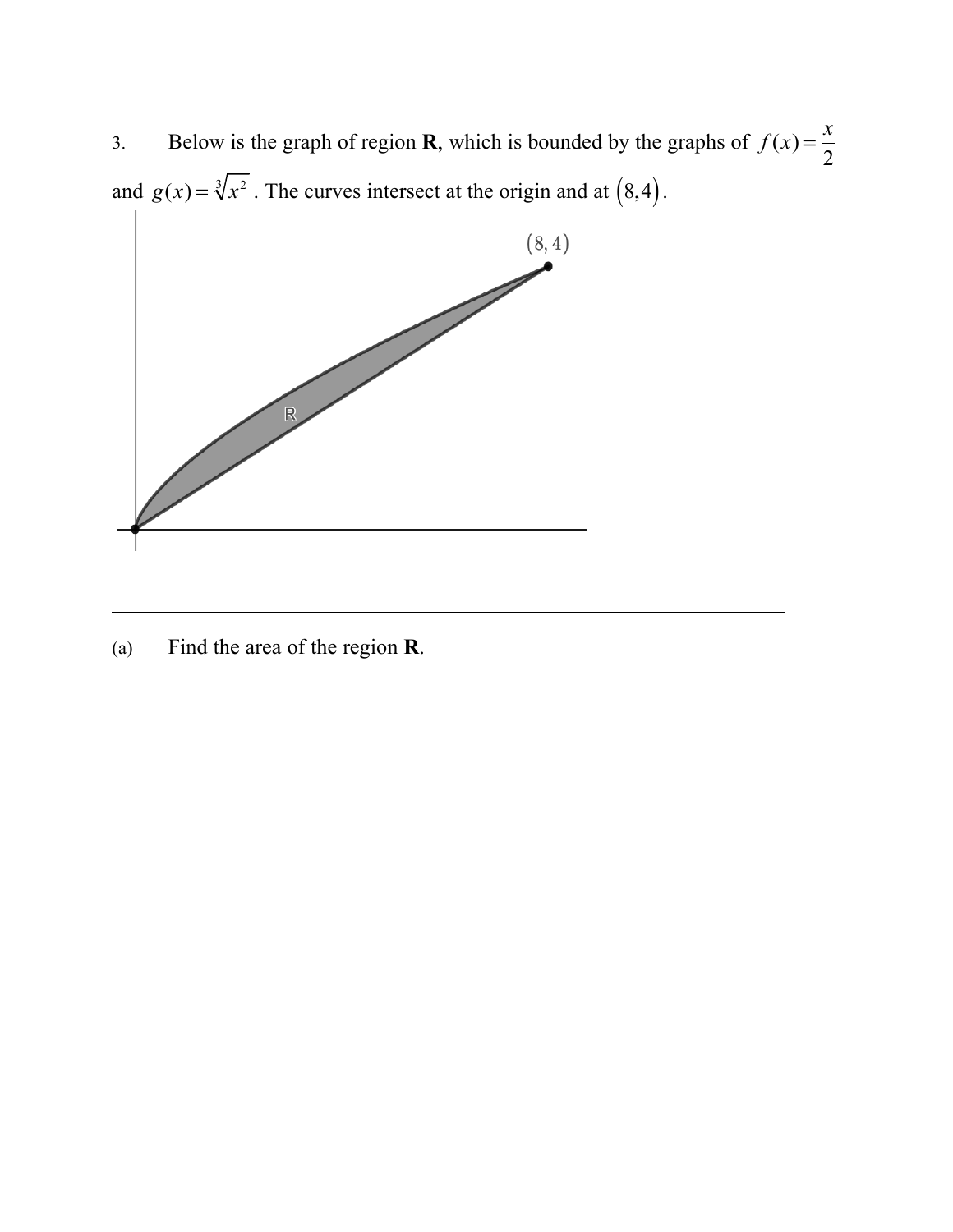(b) On the interval  $x \in \lfloor 0.8 \rfloor$ , what x-value gives the greatest vertical distance between the two curves?

<sup>(</sup>c) A solid S is formed by rotating the region **R** around the vertical line  $x = -1$ . Set up, but do not evaluate, an expression involving one or more integrals that would give the volume of the solid **S.**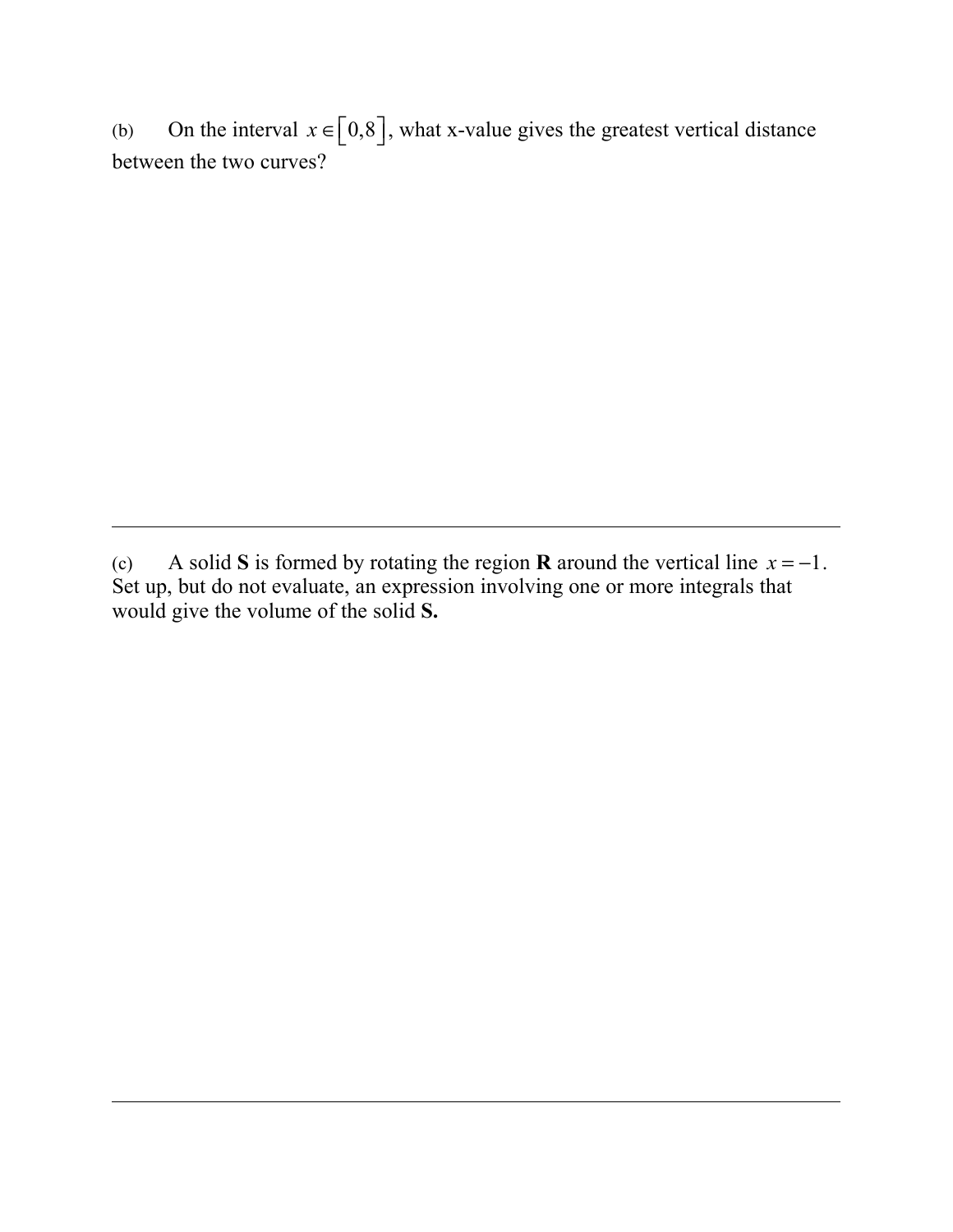4. The amount of energy E (in Joules) stored in a flux capacitor is modeled as a function of time *t* in hours. At time  $t = 2$ , there are 0 Joules of energy in the capacitor. The rate of change of energy in the capacitor is represented by the differential equation

$$
\frac{dE}{dt} = \frac{2t+1}{\sec^2 E}
$$
 Joules/hour

(a) Write the equation for the line tangent to  $E(t)$  at  $t = 2$  and use it to approximate  $E(2.3)$ .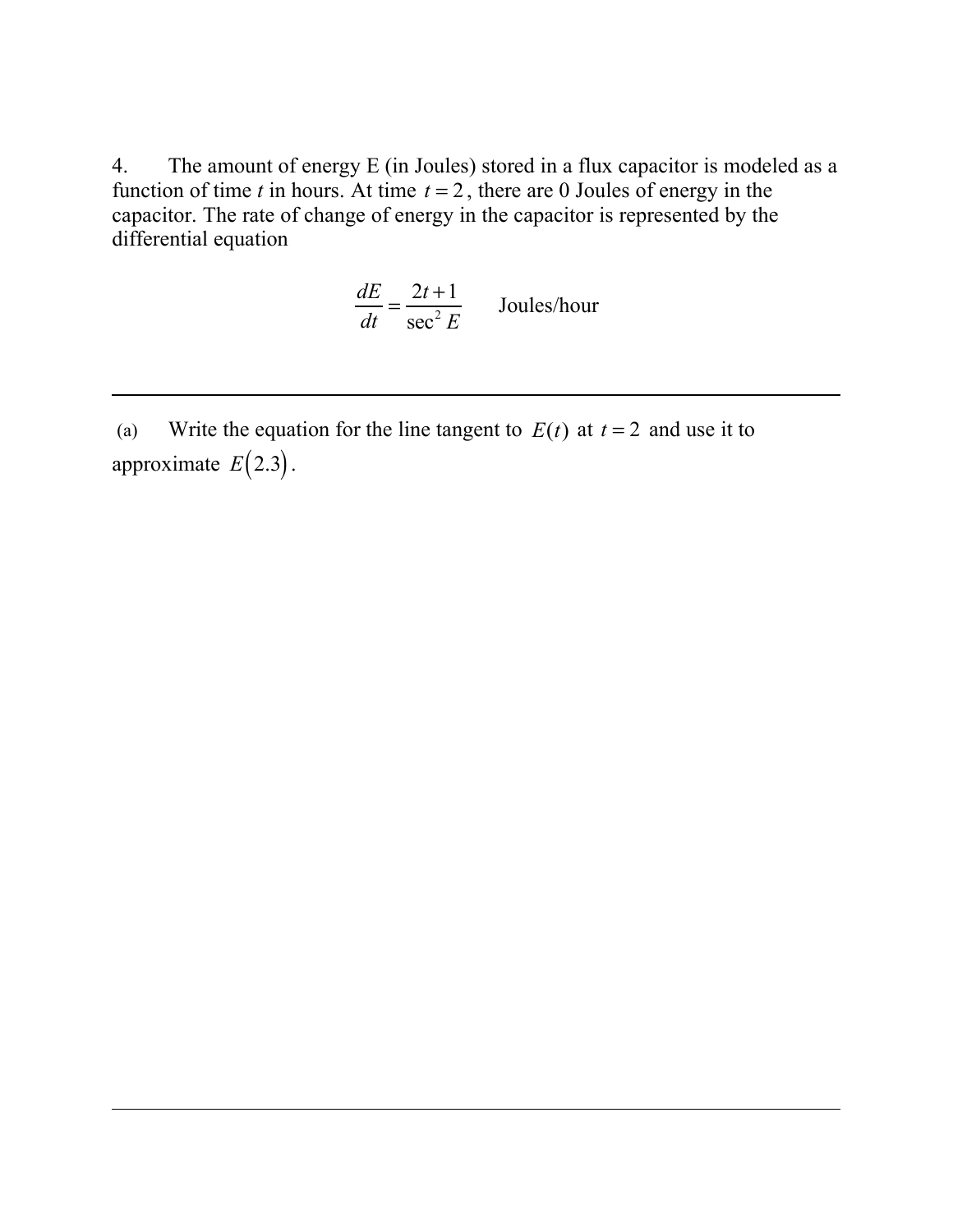(b) Solve for the function  $E(t)$  with initial condition  $(2,0)$ .

(c) Find  $\lim_{t \to \infty} E(t)$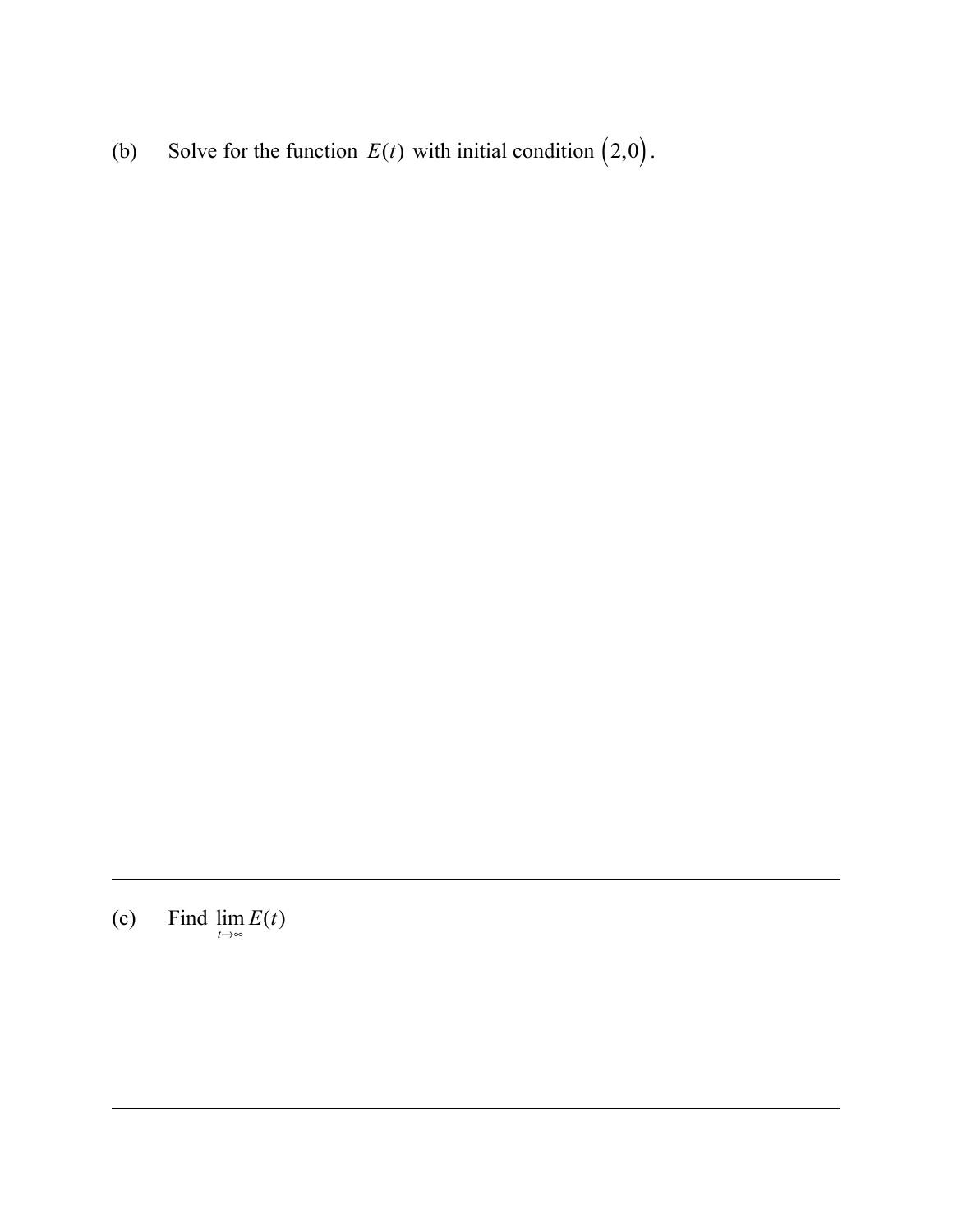5. The function  $h(x)$  is graphed below for the domain  $-3 \le x \le 4$ . The graph of  $h(x)$  consists of line segments and a semi-circle. Let  $g(x) = \int_2^x h(t) dt$ .  $\int_2^x$ 



(a) Find  $g(4)$  and  $g(-3)$ .

(b) Find  $g'(2)$  and  $g''(2)$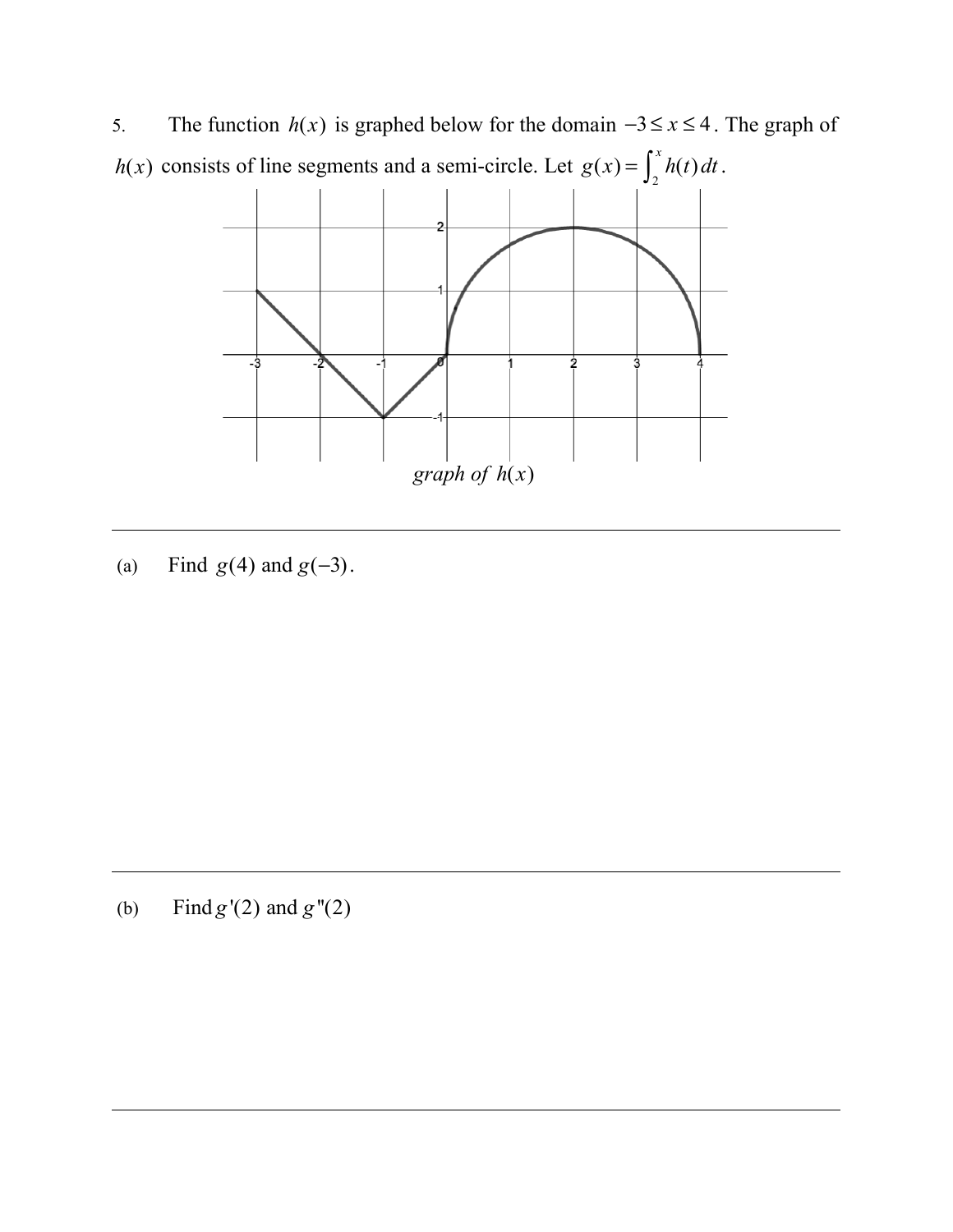(c) Where are the critical points of  $g(x)$  on  $-3 < x < 4$ ? Classify them as relative max, min, or neither and explain your reasoning.

(d) What are the absolute maximum and minimum values of  $g(x)$  on  $-3 \le x \le 4$ ?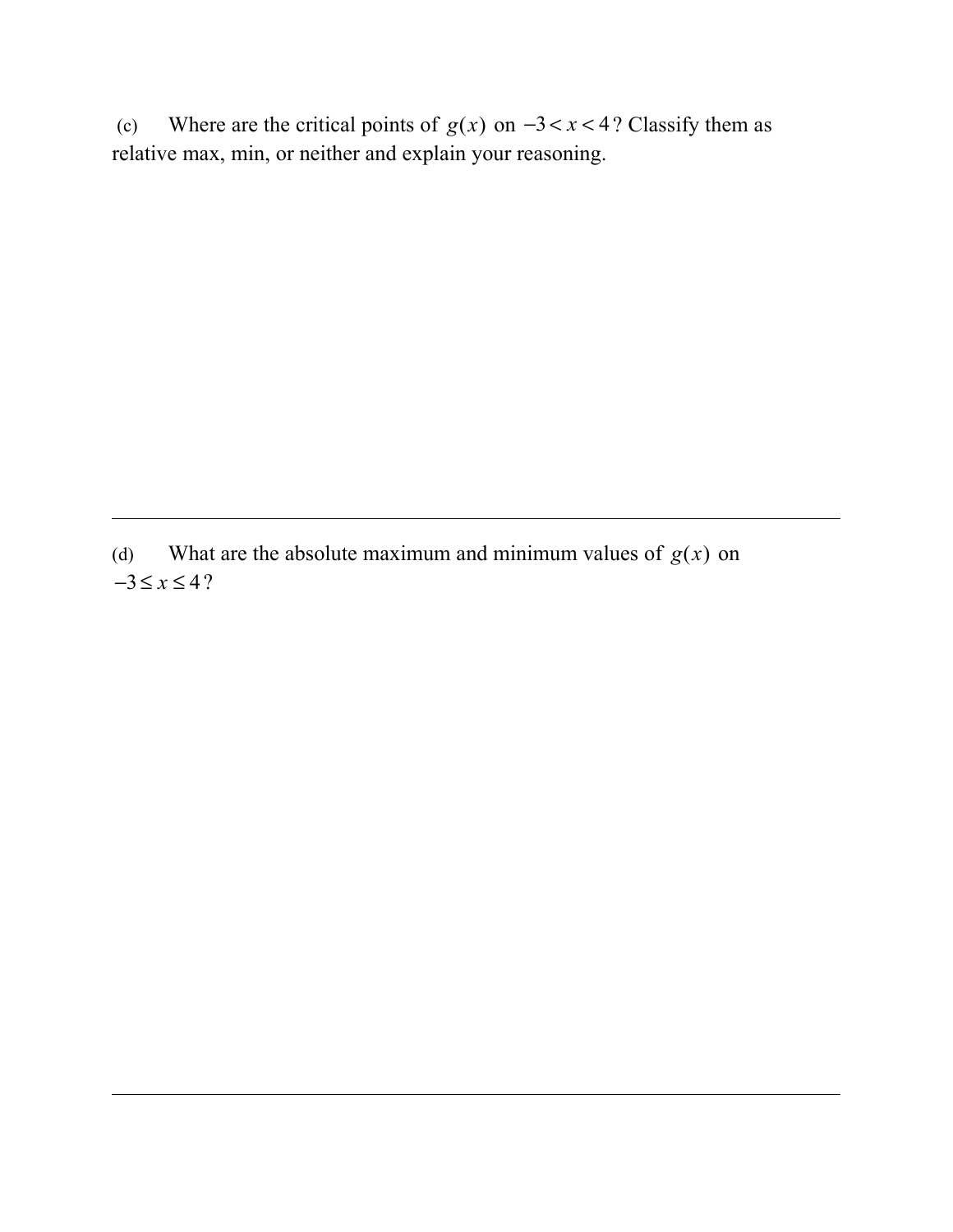6. The Taylor series 
$$
\sum_{n=0}^{\infty} \frac{3^n}{2^n (n+1)} (x-1)^{n+1} = (x-1) + \frac{3}{4} (x-1)^2 + \frac{3}{4} (x-1)^3 + \cdots
$$

converges to the function  $g(x)$  for all x values such that  $|x-1| < R$ .

(a) Find  $g'(1)$  and  $g''(1)$ .

(b) Find the value of R and determine the interval of convergence for this Taylor Series.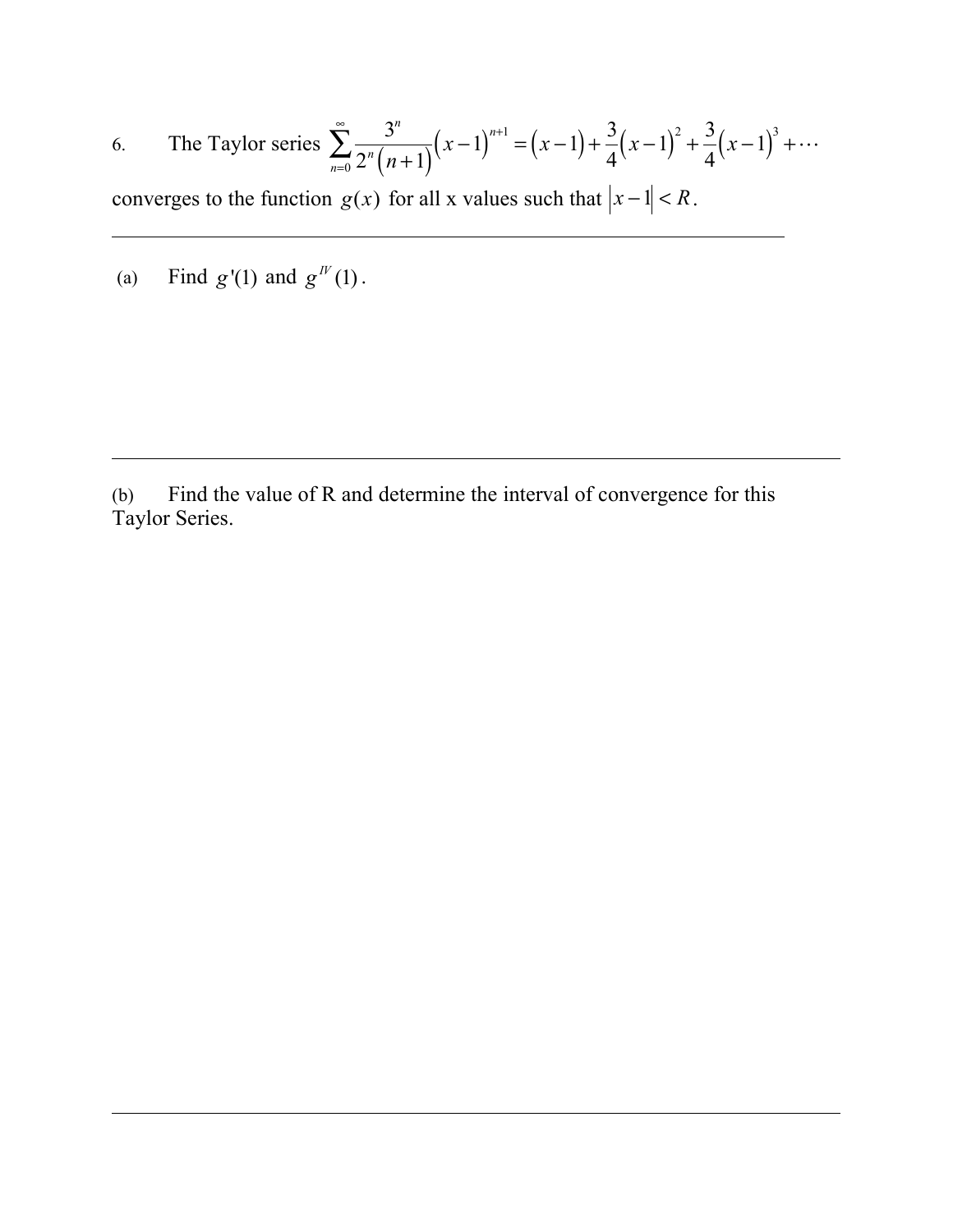(c) Use the Taylor series for  $g(x)$  to write the first 3 nonzero terms and the general term for the Taylor series for function  $h(x) = x \cdot g'(x+1)$ .